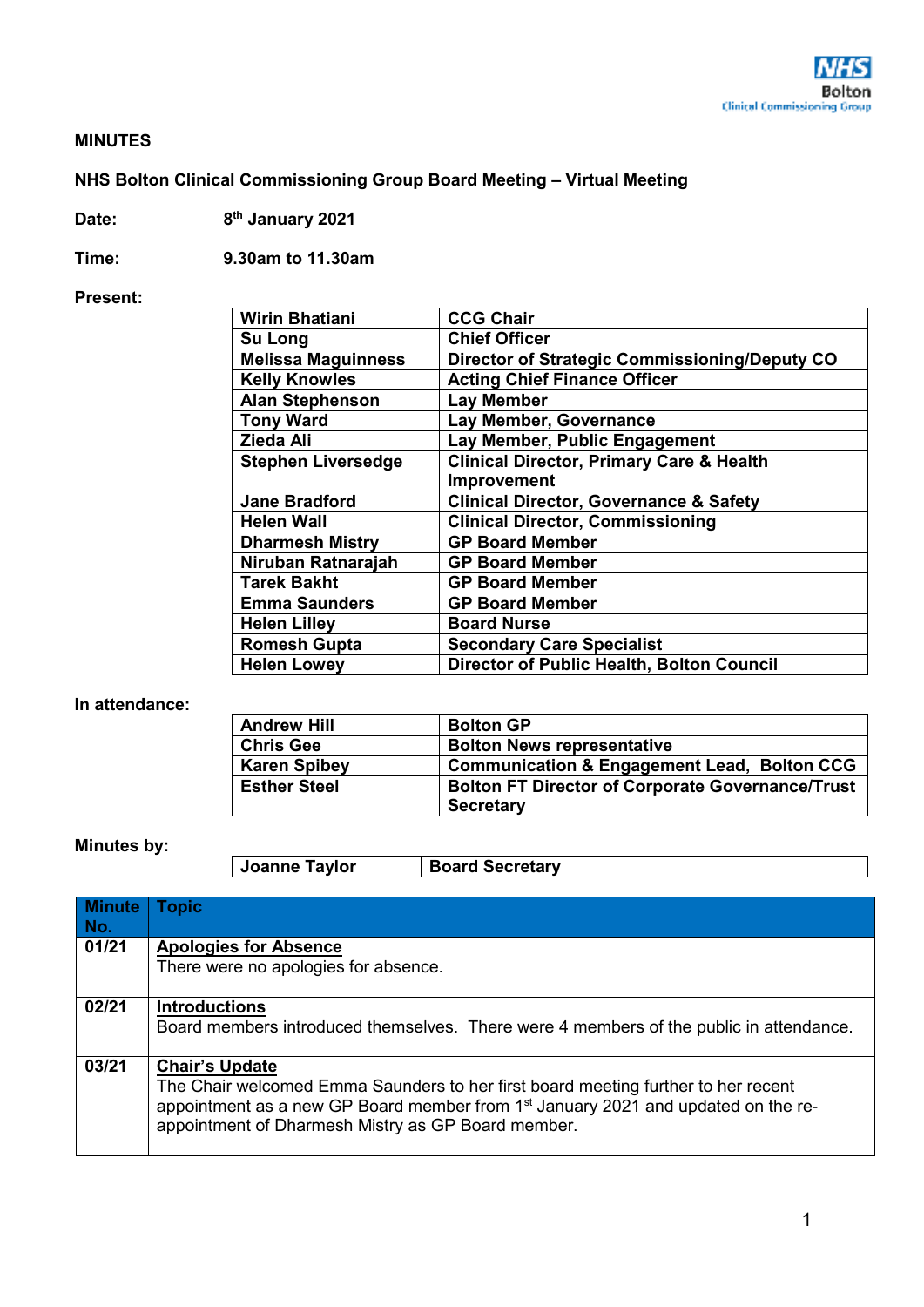|       | The Chair also commented on the rapid increase in hospital admissions and Covid 19<br>infection rates and the massive impact this is having on the population and healthcare<br>workers both in the hospital, community and primary care setting. However, there is a sense<br>of optimism with the start of the vaccination programme now underway and will be the main<br>focus of discussion at this month's board meeting.                                                                                                                                                              |
|-------|---------------------------------------------------------------------------------------------------------------------------------------------------------------------------------------------------------------------------------------------------------------------------------------------------------------------------------------------------------------------------------------------------------------------------------------------------------------------------------------------------------------------------------------------------------------------------------------------|
| 04/21 | Questions/Comments from the Public on items on the Agenda<br>There were no questions/comments from the public on items on the agenda.                                                                                                                                                                                                                                                                                                                                                                                                                                                       |
| 05/21 | Declarations of Interest in Items on the Agenda<br>There were no declarations of interest in the items on the agenda. The Board noted that on-<br>going declarations of interest stood for every Board meeting and were publicised on the<br>CCG's website.                                                                                                                                                                                                                                                                                                                                 |
|       | The Chair reminded members of their obligation to declare any interest they may have on any<br>issues arising at meetings which might conflict with the business of the CCG Board.                                                                                                                                                                                                                                                                                                                                                                                                          |
|       | It was noted that declarations declared by members of the Board are listed in the CCG's<br>Register of Interest. The Register is available either via the CCG Board Secretary or the<br>CCG's website at the following link:                                                                                                                                                                                                                                                                                                                                                                |
|       | http://www.boltonccg.nhs.uk/about-us/declarations-of-interest                                                                                                                                                                                                                                                                                                                                                                                                                                                                                                                               |
| 06/21 | Minutes of the Meeting previously agreed by the Board and Action Log from 13th<br>November 2020<br>The minutes were agreed as an accurate record and the updates to the action log<br>noted.                                                                                                                                                                                                                                                                                                                                                                                                |
| 07/21 | <b>Patient Focus</b><br>This month's report focused on the roll out of the vaccination programme and highlighted the<br>developments so far with the implementation of the programme. Jane Bradford shared the<br>story on the first people to receive the vaccination in Bolton and the positive comments<br>received on the roll out of the vaccination programme.                                                                                                                                                                                                                        |
|       | Andrew Hill, Clinical Director for Turton Primary Care Network (PCN) also presented from a<br>clinical perspective. It was reported that Turton PCN was chosen as it had the largest<br>number of people over the age of 80 in Bolton, with a readymade site at Tonge Moor Health<br>Centre to run the vaccination service. There has been overwhelming GP support across the<br>network, sharing concerns around workforce issues and the impact on practices, which<br>helped to ensure full cover from all 6 participating practices in this PCN.                                        |
|       | Whilst delivering the vaccination programme, the PCN had to take into consideration the need<br>for social distancing, keeping people safe, mobility issues, the weather, staff working long<br>days, having a vaccine that has never been used before, re-training on IT systems and a legal<br>framework in administering the vaccine. As the course of the clinics happened, further<br>challenges were noted, mainly on equipment deliveries which linked to the running of clinics,<br>the expiry of vaccines needing to be earlier than anticipated to ensure all vaccines were used. |
|       | The programme has so far been a huge success and positive feedback has been received<br>from local residents. So far, the PCN has delivered 2,400 doses over past few weeks with the<br>majority of these doses being delivered to the Over 80 year old age group and Care Home<br>residents and staff and primary care staff.                                                                                                                                                                                                                                                              |
|       | There has been much learning and this has been shared with the other PCNs across the<br>locality. This has demonstrated how responsive, flexible and adaptable primary care can be,<br>in particular in iterating changes quickly and often to ensure full use of the vaccine.                                                                                                                                                                                                                                                                                                              |
|       |                                                                                                                                                                                                                                                                                                                                                                                                                                                                                                                                                                                             |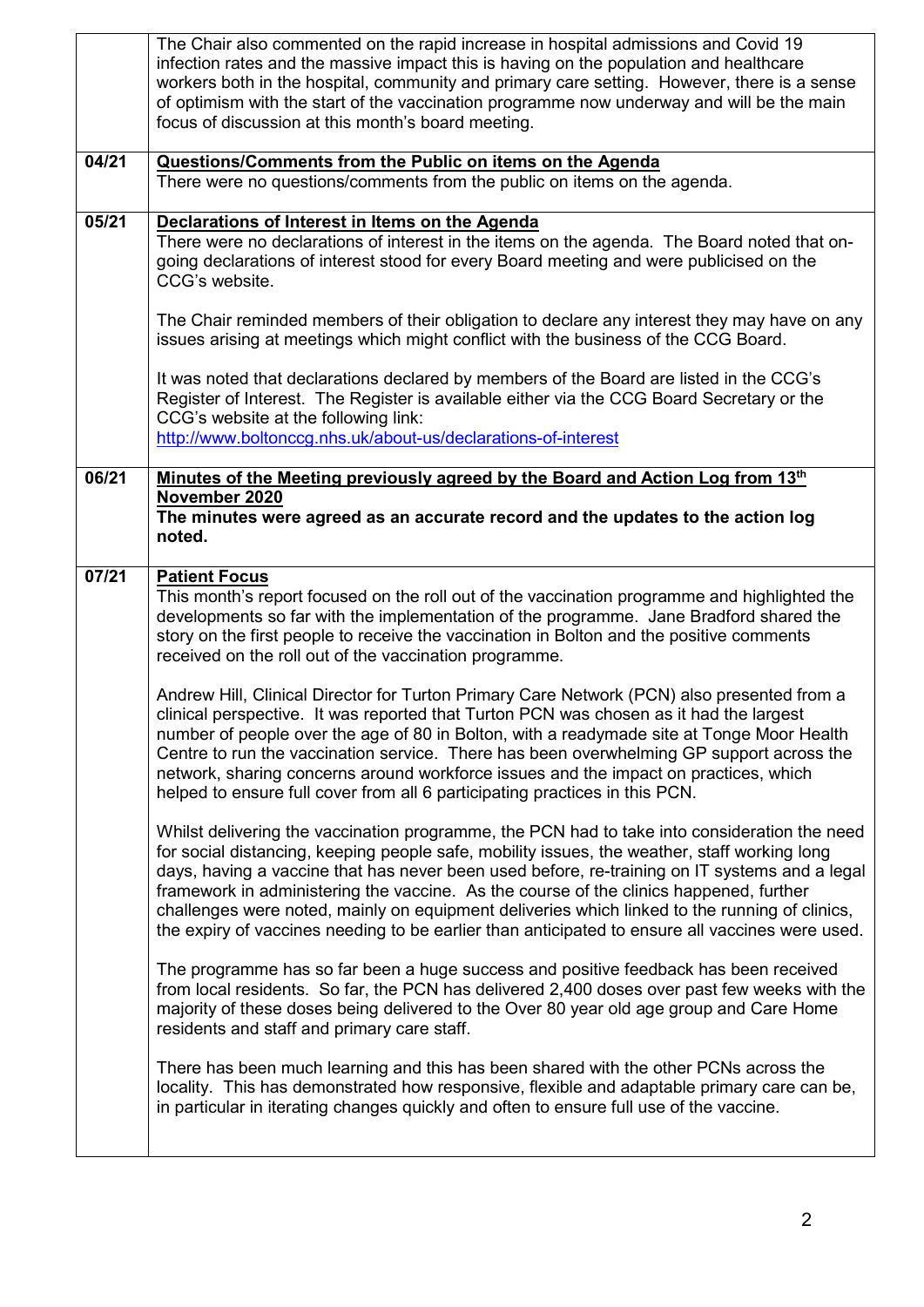|       | This has also enabled positive relationships to continue to develop across practices and other<br>PCNs in the locality, in particular the good will of staff and volunteers behind the scenes to<br>support clinicians to do this and cover the business as usual work. Moving forward, there are<br>more vaccines to administer next week with a plan to complete vaccinating of all Care Home<br>residents and staff by the end of the month.                                                                      |
|-------|----------------------------------------------------------------------------------------------------------------------------------------------------------------------------------------------------------------------------------------------------------------------------------------------------------------------------------------------------------------------------------------------------------------------------------------------------------------------------------------------------------------------|
|       | Stephen Liversedge also presented on his reflections of the vaccination programme, following<br>his work to vaccinate Care Home residents and staff at the Old Vic care home. He has been<br>reassured from the positive comments received by residents that the programme has run<br>well. Again, Stephen highlighted the work that was undertaken to ensure all vaccines were<br>utilised.                                                                                                                         |
|       | Helen Wall also thanked all the staff who have so far supported this programme, noting the<br>hard work and dedication from all, working long hours to ensure the vaccination programme<br>continues to be rolled out to as many local residents as possible.                                                                                                                                                                                                                                                        |
|       | Members commented on those people who are elderly and housebound and the plans to<br>ensure these people received the vaccine, along with the professional carers who look after<br>people in their homes. It was reported that the CCG is working closely with the Council to<br>ensure all health and care staff are vaccinated by the end of January and any housebound<br>residents will be included in the priority groups                                                                                      |
|       | The Chair and members commented on the large number of positive feedback received from<br>the public on the organisation and roll out of the vaccination programme and the team of staff<br>and volunteers supporting this work and wished to send their thanks to all involved in the<br>programme for their ongoing commitment and support.                                                                                                                                                                        |
|       | The Board noted the Patient Focus.                                                                                                                                                                                                                                                                                                                                                                                                                                                                                   |
| 08/21 | <b>Covid Update - Covid Vaccination Programme Update</b><br>Following on from the patient focus presentation, Su Long and Helen Wall updated the Board<br>further on the current position on the roll out of the Covid vaccination programme.                                                                                                                                                                                                                                                                        |
|       | It was reported that the Covid 19 vaccination programme is the responsibility of NHS<br>England. The Senior Responsible Officer for the programme delivery in Bolton is Dr Helen<br>Wall, Clinical Director of Commissioning, who is responsible for responding to national<br>direction from NHS England and following national protocols. As this is a developing<br>situation, with advice being updated all the time, it was noted that any information in this<br>report was correct on the date of completion. |
|       | The report highlighted the current level of escalation, information on the 2 available vaccines<br>and the priority order for vaccinations, the local position with regard to the hospital,<br>community and care home vaccination programmes, the outcome of the equality impact<br>assessment and the public messages being sent out on the development of the programme.                                                                                                                                          |
|       | As reported earlier in the meeting, it was noted that currently Bolton is seeing a worsening<br>position with regard to infection rates. Primary care is also seeing an impact with continuing<br>workforce issues and increasing demand on services across the locality. There is a need to<br>encourage the local population to adhere to lockdown guidance to help improve this position<br>further.                                                                                                              |
|       | The CCG is dedicated to rolling out the vaccination programme to all priority groups by the<br>end of the month. Details on how and where this has currently been rolled out was shared<br>with the Board. It was noted that the vaccination programme is being led centrally by NHS<br>England which does lead to the need to call residents at short notice and the need to roll out<br>the programme in phases, which is leaving some residents anxious and the need to reassure                                  |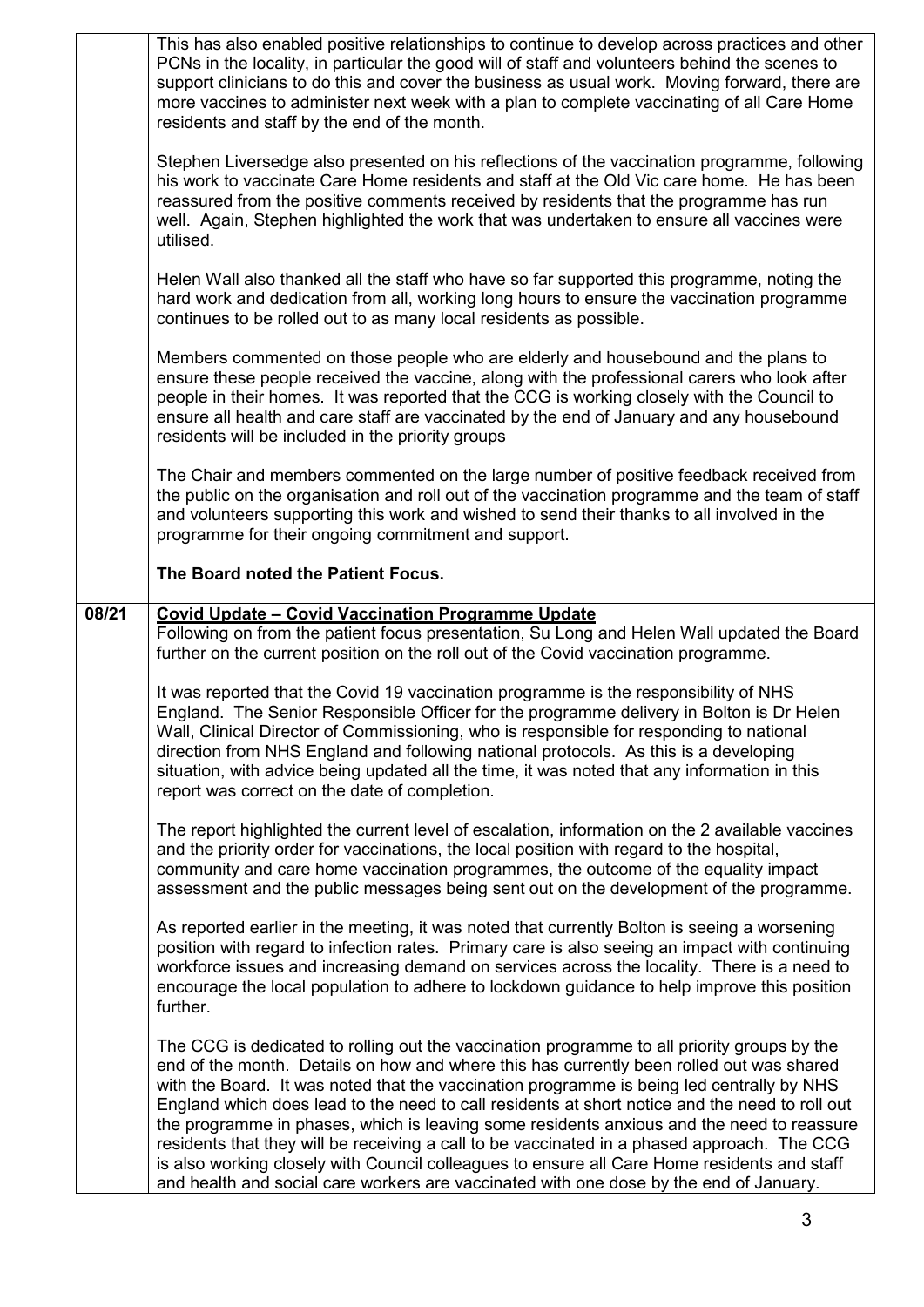|       | The CCG is also currently working with NHS England to confirm a site for the Horwich area<br>and this is expected to be confirmed by the end of next week. A lot of concerns have been<br>raised by Horwich residents and, again, the CCG is reassuring these residents that they will<br>be informed of the plans for this area as soon as they are known.                                                                                                                                                                                                      |
|-------|------------------------------------------------------------------------------------------------------------------------------------------------------------------------------------------------------------------------------------------------------------------------------------------------------------------------------------------------------------------------------------------------------------------------------------------------------------------------------------------------------------------------------------------------------------------|
|       | Members discussed the challenges around public trust and how this is being managed. It<br>was noted that the CCG is committed and working on engaging with all communities in the<br>locality to ensure positive communication is being delivered to all areas of the borough.                                                                                                                                                                                                                                                                                   |
|       | The CCG is also commonly asked for a forward programme of vaccinations. It was reported<br>that each PCN site, once authorised, receives a 7 day notice generally of a vaccine delivery,<br>therefore practices are only ever working one week in advance, which does not allow for a<br>forward timetable or programme to be issued.                                                                                                                                                                                                                            |
|       | It was reported that every PCN is planning to meet the target to vaccinate all its Care Home<br>residents and staff by the end January, however, this is reliant on deliveries and therefore<br>practices can only inform residents once they know a delivery is arriving.                                                                                                                                                                                                                                                                                       |
|       | It was also reported that people may not be necessarily offered a vaccination at their own GP<br>practice. PCNs are groups of practices and each will have a nominated single site where<br>people will be invited, as the site chosen meets NHS England regulations. This ensures<br>careful handling of the vaccine and the logistics required.                                                                                                                                                                                                                |
|       | Members were also informed that the CCG has made the clinical decision to keep the<br>promise to carry out both vaccinations to the people who received the vaccination in the first<br>waves of the programme. This will ensure there is no risk to vaccine wastage and confusion<br>in cancellations and re-booking of appointments already made. Going forward with the<br>implementation of other waves will, however, mean that the CCG will have to follow NHS<br>England guidance which is to ensure the second dose is received within a 12 week period. |
|       | Members asked for information on the number of people in the locality in the high priority<br>groups. It was reported that figures are not currently validated but the estimated figure is<br>around 33,365. These are the initial highest priority groups, ie: care home residents and<br>staff, home care workers, health and care workers and those aged 80 and over.                                                                                                                                                                                         |
|       | It was noted that the figures will increase as we move through the rest of the priority<br>groups.                                                                                                                                                                                                                                                                                                                                                                                                                                                               |
|       | The Board noted the update on the Covid 19 Vaccination Programme and agreed that a<br>presentation be received at the next board meeting on the work that has developed<br>with the BAME groups.                                                                                                                                                                                                                                                                                                                                                                 |
| 09/21 | <b>Report of the Chief Finance Officer - Month 8</b><br>The finance report for Month 8 was presented, which has previously been considered by the                                                                                                                                                                                                                                                                                                                                                                                                                |
|       | CCG Finance and QIPP Committee.                                                                                                                                                                                                                                                                                                                                                                                                                                                                                                                                  |
|       | It was reported that the temporary financial regime that was in place at the start of the<br>financial year has now ended as it only ran up to month 6. The CCG is now working under<br>revised financial arrangements which include a system wide financial envelope at a Greater<br>Manchester level covering the period October 2020 to March 2021. The CCG is now<br>forecasting a breakeven position for 2020/21 on the basis of additional allocation being<br>received to cover the Hospital Discharge Programme (HDP).                                   |
|       | With regard to financial risks, it was noted that there have been some changes in expected<br>performance since the last report. The revenue position is rated as amber as we are now<br>working under revised financial arrangements and no longer have the retrospective top up.<br>This risk is reported in more detail through the Board Assurance Framework (BAF) and we<br>have mitigations in place to reduce the planned position to breakeven.                                                                                                          |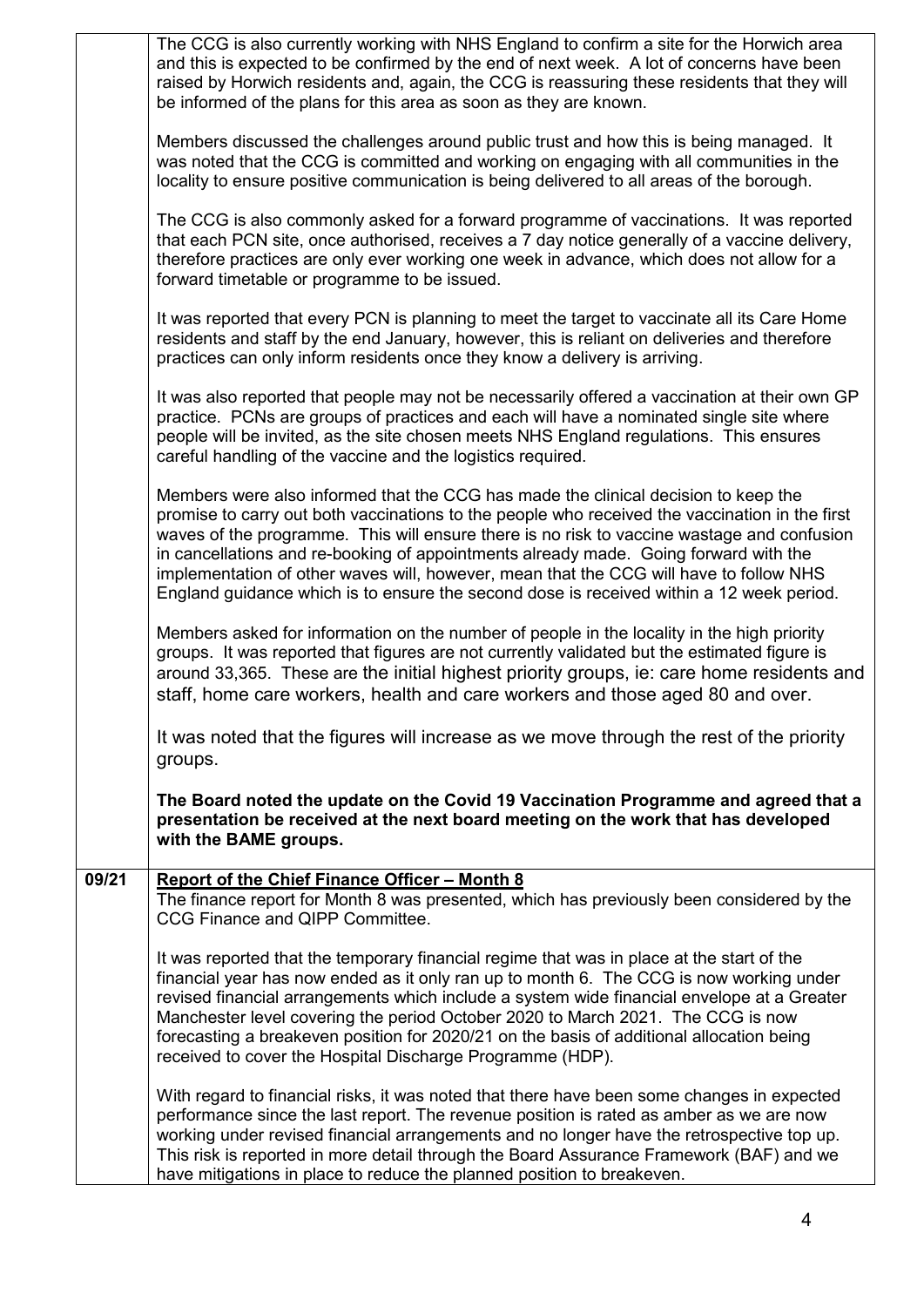Running costs are now rated as green as we received the expected retrospective allocation up to month 6 and will now spend in line with our allocation. QIPP is rated as amber whilst the schemes identified are transacted. The CCG continues to report on financial risk through the BAF.

With regard to the financial allocations, the CCG has received retrospective top ups to its allocation up to month 6 of £10.7m in total which brings the CCG to a breakeven position at month 6 in line with the financial regime for the first half of the year. We then have a further £790k expected allocation relating to the HDP for months 7 and 8.

In terms of the financial position at Month 8, the CCG is now reporting overspends in Acute Services. This is due to the budget for the second half of the year being set for Any Qualified Providers (AQP) and Independent Sector (IS) providers in line with expenditure in the first half as mandated through Greater Manchester. We have then seen increased activity and expenditure in these areas.

The CCG continues to report overspends in continuing care due to the impact of the HDP, however, the allocation expected should eradicate this overspend. We also have overspends in primary care due to the additional funding as part of the Primary Care Network directly enhanced service not being within our allocation. The overspends are being offset by reserves and underspends in other commissioning which relate to non-recurrent expenditure in 2019/20 that the CCG has been required to set a budget for in this financial year.

With regard to the Hospital Discharge Programme, this is the only expenditure in relation to Covid 19 that continues to be paid in addition to the financial envelope from month 7 onwards. The CCG is reporting total expenditure on this of £7.2m year to date. The majority of these costs relate to the HDP scheme 1 which has now ended for new patients but will continue to fund existing patients until an assessment has been carried out at the end of March 2021. A second scheme was introduced from September that covers 6 weeks of funding for eligible patients. The CCG also has funding available to support any additional staffing requirements in the CCG or Council to undertake the required deferred continuing care assessments to ensure that all patients are on the most appropriate package of care.

It was also reported that as retrospective allocation has been received up to month 6, the CCG has transferred budget into delegated primary care in line with expenditure and is now reporting a breakeven position year to date. The CCG is forecasting an overspend due to the ARRS where it will be required to drawdown additional allocation in relation to the 40% of the funding which is being held centrally by NHS England. The CCG continues to work closely with the GM Primary Care Finance Team on this process as Bolton CCG is one of the first CCGs in the North West who are accessing this funding.

The rest of the report is as expected and in line with previous months.

Members discussed forthcoming national changes for next year and further uncertainty around organizational change going forward. Having in place contracts that are for two to three years will enable stability of service delivery for the locality and minimise any issues that organisational change may bring.

Members also discussed the headlines around the system wide financial envelope and protecting the Bolton £ in any system wide allocations and discussed what was needed proactively in advance of any system wide changes.

It was reported that having contracts for two to three years would be beneficial and is being included in the discussions and work happening across Greater Manchester to review the move from current contracting arrangements to a new kind of contract to ensure contracts are standardised in each locality. Bolton is part of these discussions and it is important to start to think about the system wide envelope now to ensure a standardised, consistent contractual process is in place locally and across Greater Manchester.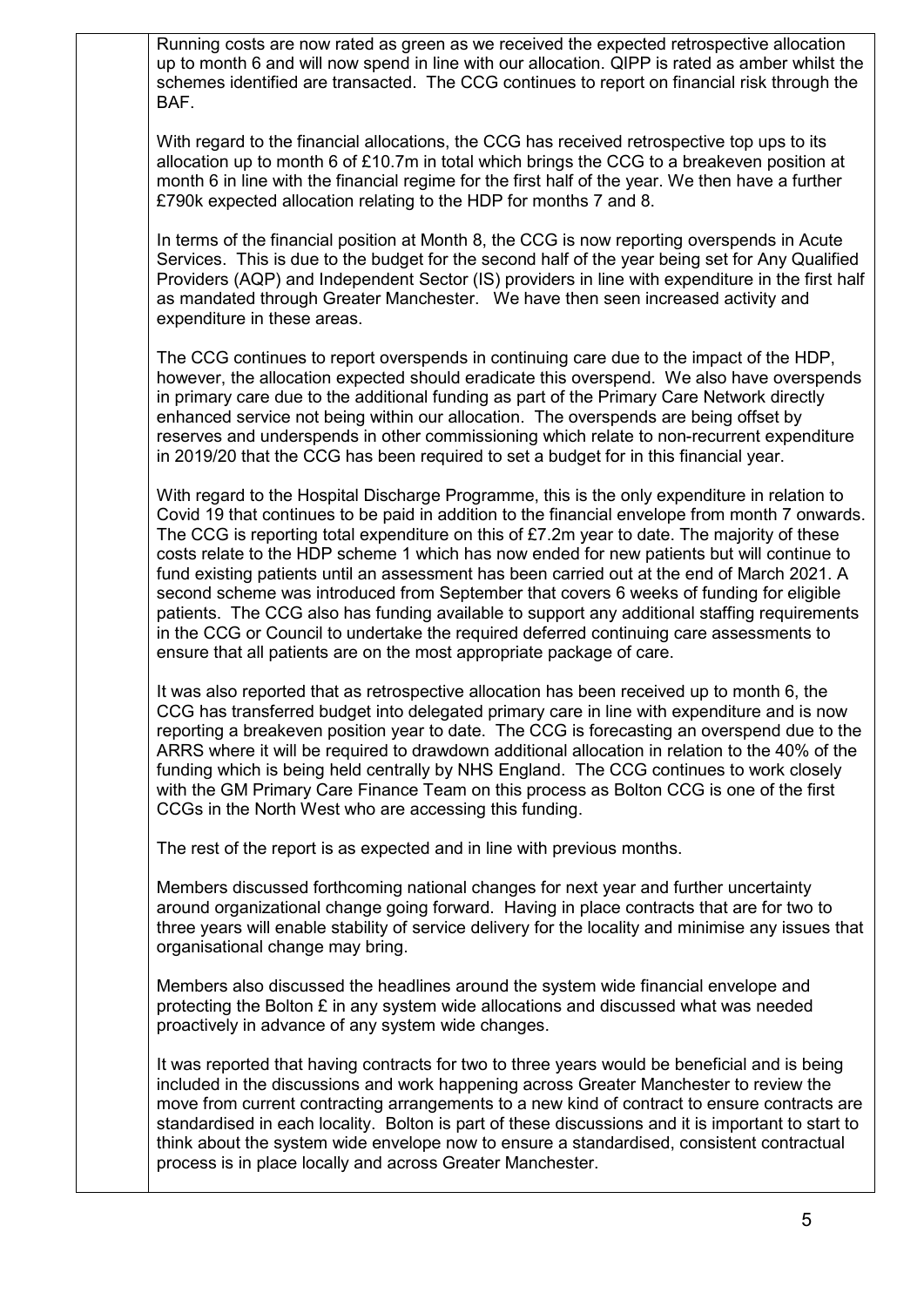|       | The importance of protecting the Bolton $E$ was acknowledged. It was noted that the GM<br>CFOs are in discussions to ensure areas with the biggest health inequalities receive the most<br>appropriate allocation. Further work is yet to be done on this to ensure Bolton get a fair share<br>of the allocation both in the locality and the Bolton FT provider allocation. Members agreed<br>this is positive news on realigning resources where they are most needed.<br>The Board noted the update to the 2020/21 Financial Plan and associated budgets as at<br>month 8, recognising the level of risk identified and note the process in place by the<br>Executive Team and Finance and QIPP Committee to review scenarios on a monthly<br>basis.                                                                                                                                                                                                                                                                         |
|-------|---------------------------------------------------------------------------------------------------------------------------------------------------------------------------------------------------------------------------------------------------------------------------------------------------------------------------------------------------------------------------------------------------------------------------------------------------------------------------------------------------------------------------------------------------------------------------------------------------------------------------------------------------------------------------------------------------------------------------------------------------------------------------------------------------------------------------------------------------------------------------------------------------------------------------------------------------------------------------------------------------------------------------------|
| 10/21 | <b>CCG Corporate Performance Report</b><br>The performance report was presented to the Board. The following highlights were noted for<br>months 8 and 9 performance:                                                                                                                                                                                                                                                                                                                                                                                                                                                                                                                                                                                                                                                                                                                                                                                                                                                            |
|       | It was reported that:-                                                                                                                                                                                                                                                                                                                                                                                                                                                                                                                                                                                                                                                                                                                                                                                                                                                                                                                                                                                                          |
|       | <b>Elective Care</b> - Routine elective care surgery is still suspended at Bolton FT to maintain<br>safety as a result of the rising pressures across the Urgent Care system and the increase to<br>Level 4 of the Covid 19 agreed escalation status. This action will inevitably impact on elective<br>care performance, however this has been necessary to create capacity for the rising numbers<br>of Covid 19 patients requiring inpatient care. Performance against the 92% standard is still<br>significantly under the national standard at 64.5% in November. This is in line with other GM<br>localities as a direct impact of reduced capacity due to Covid 19. As predicted there has been<br>a further increase in 52 week breaches in month, taking the cumulative total year to date to<br>1,467. The 6-week diagnostic target remains an ongoing issue, with performance in<br>November 2020 at 41.4%.                                                                                                          |
|       | <b>Cancer Care</b> - In October, the most significant issue to note is the drop in the percentage<br>achieving maximum two week wait for first outpatient appointment for patients referred<br>urgently with breast symptoms (where cancer was not initially suspected)' from 74.4% in<br>September to 26% in October. The Bolton FT team have experienced a number of challenges<br>including medical and radiology cover for the One Stop Shop clinics. In October, the<br>percentage achieving a maximum 2 week wait for first outpatient appointment (urgently<br>referred with suspected cancer via GP) continued to improve and exceeded the national<br>targets with performance of 96.5%. In October, there continued to be 100% achievement for<br>the maximum 62 day wait from referral from an NHS screening service to first definitive<br>treatment for all cancers to Bolton CCG patients. In October there was 1 patient who waited<br>104 days or more from initial referral to the first definitive treatment. |
|       | <b>Urgent &amp; Emergency Care</b> - A&E performance has remained below the national target of<br>95%. Following an October average daily attendance at A&E of 284, November saw a similar<br>daily average attendance of 285 patients. This is a 21.9% reduction in attendances from<br>November 2019. In October the number of NWAS patients waiting more than 30 minutes and<br>less than 59 minutes for a A&E handover to take place was 261. Performance has<br>deteriorated to 310 in November. Non Elective length of stay has increased slightly in<br>November to 4.8 from 4.6 in October, This figure is slightly above the target of less than 4.61<br>and is reflective of the impact of Covid.                                                                                                                                                                                                                                                                                                                     |
|       | <b>Mental Health</b> - IAPT prevalence performance decreased slightly in October from the<br>previous reporting period (from 21.9% to 20%) and still remains under the target of 22% by<br>end March 2021. The recovery rate remains just under target at 48.7%. Early Intervention in<br>Psychosis (EIP) exceeded the target in October, as did the Mental Health Liaison Service<br>(MHLS) for the 1 hour target. Acute OAPs have reduced by 1 placement since the last report,<br>and work continues to ensure positive patient flow and repatriation within 72 hours where<br>possible, whilst offering alternatives to admission as appropriate.                                                                                                                                                                                                                                                                                                                                                                           |
|       | <b>Children's &amp; Maternity Care</b> - The percentage of children and young people in Bolton<br>accessing mental health treatment figure for October is slightly below plan at 28.4% and this<br>equates to 140 children and young people against a target of 173 for the month.                                                                                                                                                                                                                                                                                                                                                                                                                                                                                                                                                                                                                                                                                                                                              |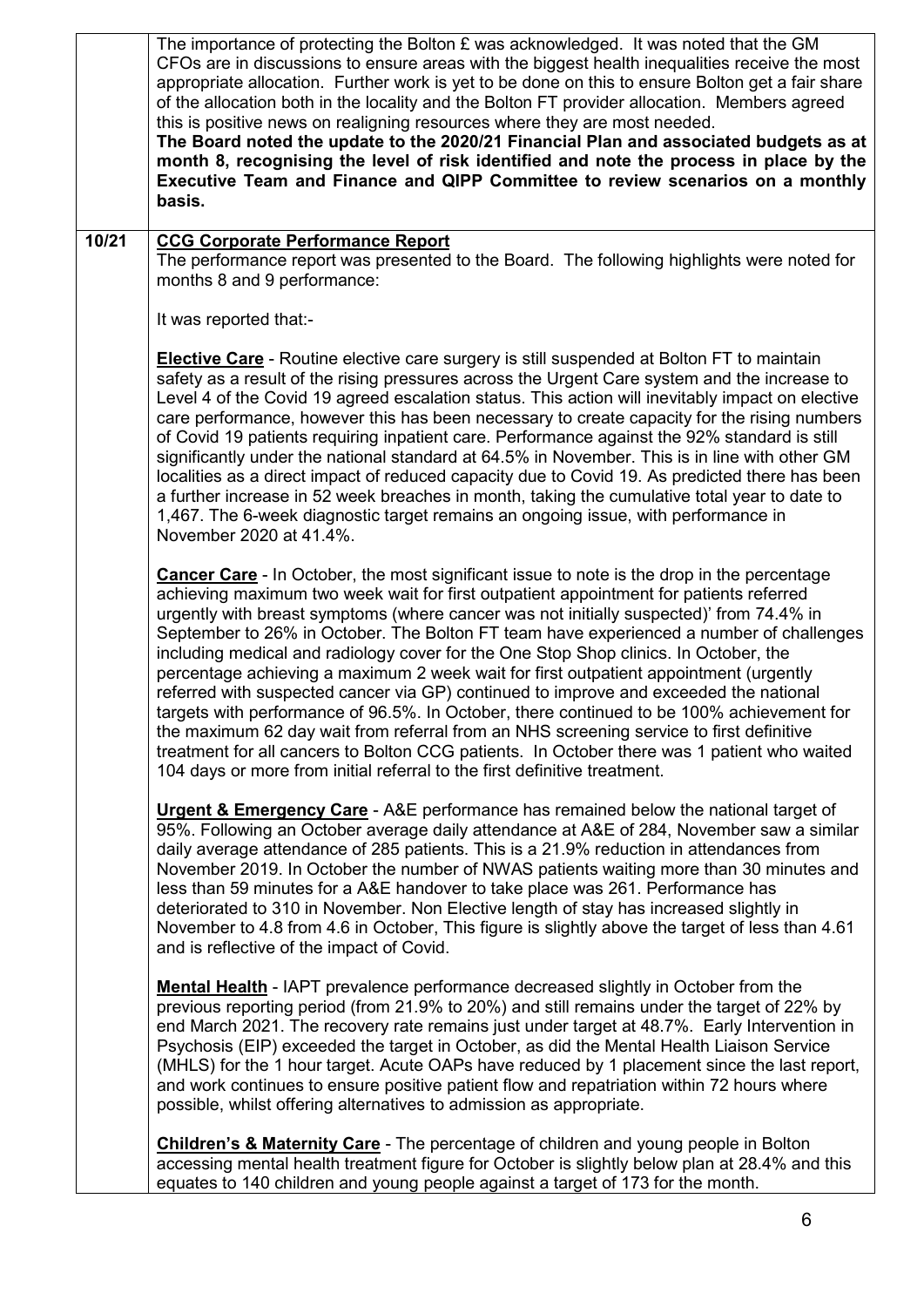|       | Specific to Bolton CAMHS, there were 2,527 contacts in October 2020 which is an increase in<br>contacts from September 2020. October's CGAS performance (13%) has dropped<br>considerably since September (29%), and year to date (18.6%) still remains significantly<br>lower than the 50% target. Maternity booking performance for women registered with a Bolton<br>GP remains above the 90% target with a year to date position of 91.7%.<br>In November, a total of 22 of the 273 women booked were outside of the 12+6 timeframe<br>giving a performance of 91%. Of those, 5 were deemed a breach based on scan and 17 were<br>categorised as late presenters. |
|-------|-----------------------------------------------------------------------------------------------------------------------------------------------------------------------------------------------------------------------------------------------------------------------------------------------------------------------------------------------------------------------------------------------------------------------------------------------------------------------------------------------------------------------------------------------------------------------------------------------------------------------------------------------------------------------|
|       | Members noted the work that continues to be provided across all health and care services, in<br>difficult circumstances and thanked all staff and services for their continued support to ensure<br>services remain in place.                                                                                                                                                                                                                                                                                                                                                                                                                                         |
|       | The Board noted the Performance Report for Months 8 and 9, in particular noting the<br>positive performance position across hospital, community and primary care given the<br>current strains on all health and care services across the locality.                                                                                                                                                                                                                                                                                                                                                                                                                    |
| 11/21 | Reflection on the Benefits of CCGs - Response to NHSE/I Engagement Document<br>The report detailed a summary of learning from Bolton CCG to share with local and Greater<br>Manchester partners as new integrated system models are developed in response to the NHS<br>England engagement, which Board members had previously requested.                                                                                                                                                                                                                                                                                                                             |
|       | It was highlighted that Bolton CCG has been rated 'outstanding' by NHS England, performing<br>well on outcomes indicators, commissioning of high quality services, public engagement,<br>financial management and overall leadership.                                                                                                                                                                                                                                                                                                                                                                                                                                 |
|       | The report provides a headline summary of the approaches that have worked effectively in<br>contributing to this achievement. It should be noted that this document cannot possibly cover<br>the full breadth of the work of the CCG over its 9 years since it started in shadow form in 2012<br>so focuses on some elements that made CCGs unique and Bolton CCG a high performer<br>nationally.                                                                                                                                                                                                                                                                     |
|       | It was reported that it has been acknowledged nationally the benefits of the triple aim principles<br>and the need to continue to use these, prioritising funding and being ambitious in investing in<br>early prevention. In retaining the 'outstanding' rating, the CCG has been highly praised for its<br>work on public engagement, clinical engagement in commissioning and having a strong clinical<br>leadership structure to understand and have oversight in the pathways of care through the GP<br>membership with a focus on the primary and secondary care interface.                                                                                     |
|       | The focus on partnership working has also developed well along with the support offered and<br>work undertaken on behalf of the Greater Manchester Health and Social Care Partnership,<br>contributing to and taking lead roles in specific areas of work to ensure services are improved<br>across a Greater Manchester footprint.                                                                                                                                                                                                                                                                                                                                   |
|       | The commonality between the direction of travel NHS England is setting for future integrated<br>systems and the work developed locally was noted. Members agreed the need to find a way<br>to continue this good work as system changes are developed.                                                                                                                                                                                                                                                                                                                                                                                                                |
|       | The Board noted the report and noted the Greater Manchester overall organisational<br>response to the NHSE/I engagement document.                                                                                                                                                                                                                                                                                                                                                                                                                                                                                                                                     |
| 12/21 | <b>Updated Procurement Policy</b><br>The Procurement Policy has recently been reviewed and updated. The main changes to the<br>policy were highlighted to the Board.                                                                                                                                                                                                                                                                                                                                                                                                                                                                                                  |
|       | It was reported that the purpose of this procurement strategy and procurement policy<br>document is to set out the context and strategic aims of the CCG in using procurement as an<br>enabler to improve service outcomes for the registered population (procurement strategy) and                                                                                                                                                                                                                                                                                                                                                                                   |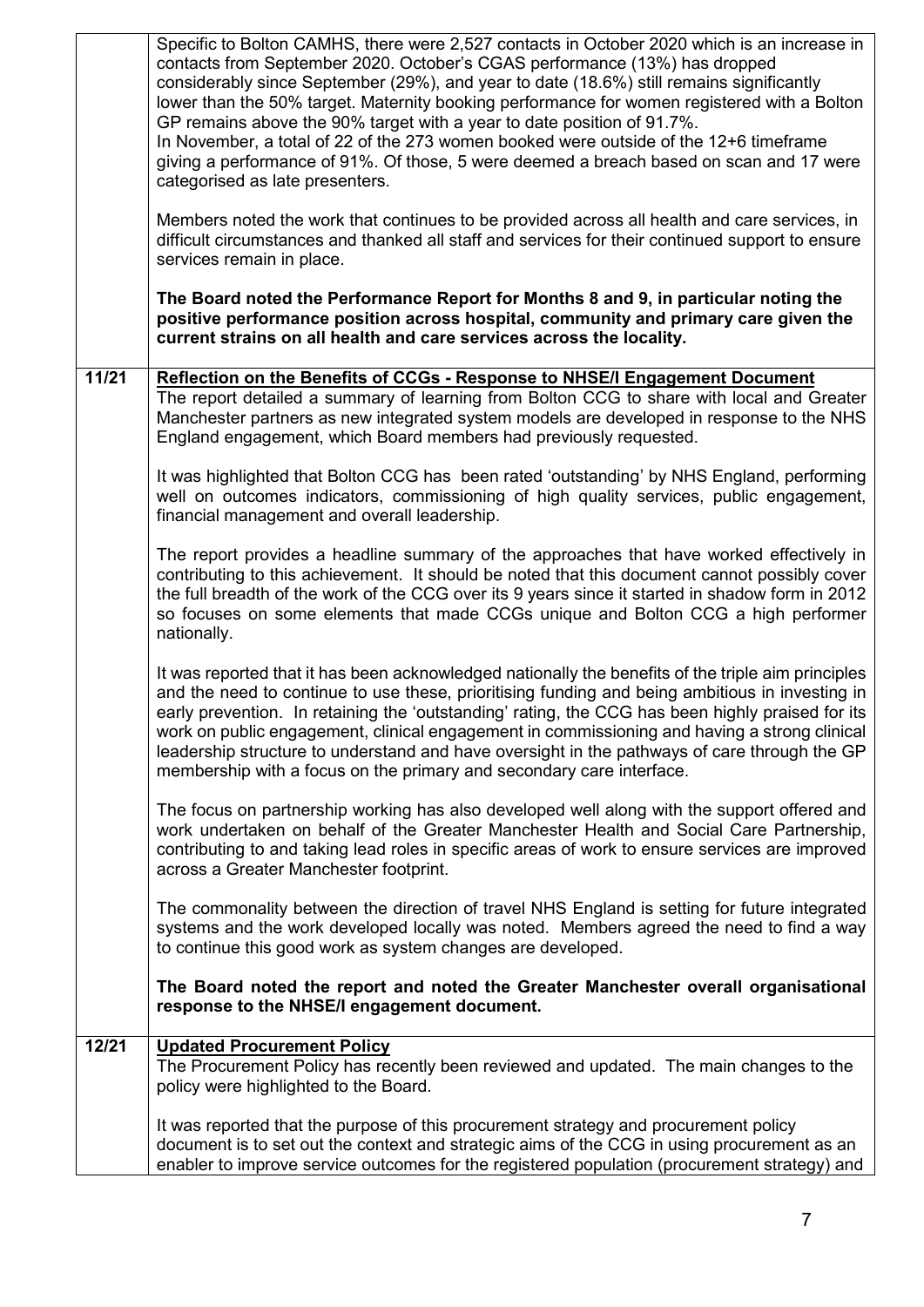|       | to set out the rules and methodologies that the CCG will work to and clearly rules by which                                                                                                                                                                                            |
|-------|----------------------------------------------------------------------------------------------------------------------------------------------------------------------------------------------------------------------------------------------------------------------------------------|
|       | the strategy will be implemented (procurement policy).                                                                                                                                                                                                                                 |
|       | It was noted that the SBS procurement team and CCG Executive have also reviewed the<br>policy and recommend for final approval by the Board.                                                                                                                                           |
|       | Members noted the addition in the policy and strategy around social value and reduction in<br>inequalities. It was noted that the policy will be reviewed in 2 years' time unless there is a<br>need for a review due to changes that may arise from moving out of the European Union. |
|       | The Board approved the updated Procurement Policy for publicising on the CCG<br>website and shared drive.                                                                                                                                                                              |
| 13/21 | <b>Minutes and Reports from:</b>                                                                                                                                                                                                                                                       |
|       | <b>CCG Executive Update - December 2020</b>                                                                                                                                                                                                                                            |
|       | The Board noted the update.                                                                                                                                                                                                                                                            |
|       | CCG Finance and QIPP Committee - 27/11/20 & 18/12/20                                                                                                                                                                                                                                   |
|       | The Board approved the Minutes.                                                                                                                                                                                                                                                        |
|       | CCG Quality and Safety Committee - 11/11/20                                                                                                                                                                                                                                            |
|       | The Board approved the Minutes.                                                                                                                                                                                                                                                        |
|       | <b>Primary Care Commissioning Committee - 17/11/20</b>                                                                                                                                                                                                                                 |
|       | The Chair highlighted the positive news received that NHS England has now recognised the<br>current pressures on primary care and has offered CCGs to review further support to allow                                                                                                  |
|       | primary care to focus on the pandemic and vaccination programme. The Chair requested that<br>the work carried out on ethnicity data collection continue.                                                                                                                               |
|       | The Board approved the Minutes.                                                                                                                                                                                                                                                        |
|       | CCG Conflicts of Interest Committee - 11/12/20                                                                                                                                                                                                                                         |
|       | The Board approved the Minutes.                                                                                                                                                                                                                                                        |
| 14/21 | <b>Any Other Business</b>                                                                                                                                                                                                                                                              |
|       | There was no further business discussed.                                                                                                                                                                                                                                               |
| 15/21 | <b>Date of Next Meeting</b>                                                                                                                                                                                                                                                            |
|       | It was agreed that the next meeting would be held on Friday 12 <sup>th</sup> February 2021 at 9.30am                                                                                                                                                                                   |
| 16/21 | <b>Exclusion of the Public</b>                                                                                                                                                                                                                                                         |
|       | The Chair confirmed there were no confidential matters to be discussed and, therefore, the<br>Board meeting was closed.                                                                                                                                                                |
|       |                                                                                                                                                                                                                                                                                        |